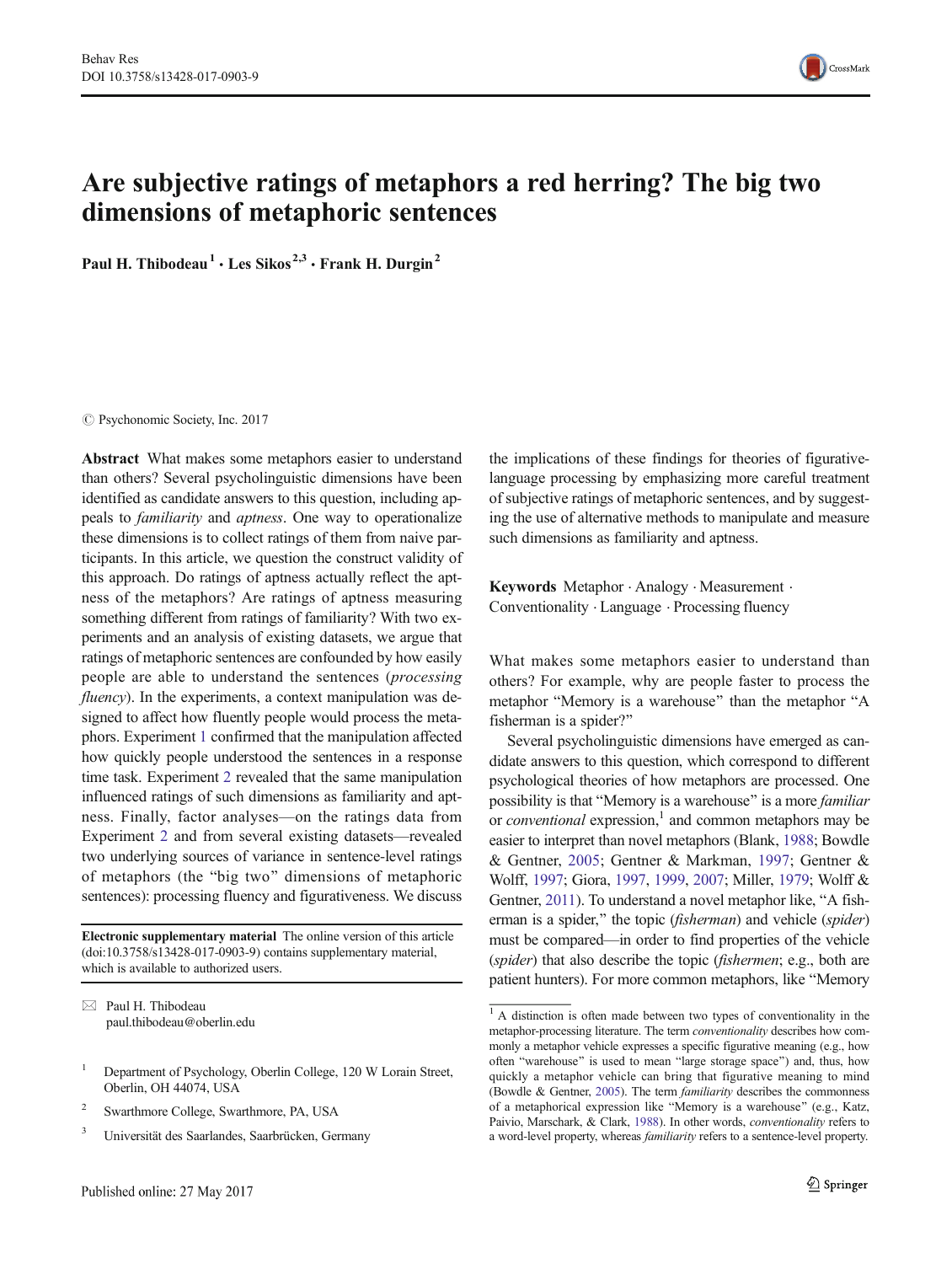is a warehouse," a figurative meaning of the expression may be stored in the mental lexicon, thereby speeding comprehension by eliminating the need to engage in a comparison process.

Another possibility is that "Memory is a warehouse" is more *apt*: That is, properties of the metaphor vehicle, warehouse, may describe the topic, memory, better than the properties of spider describe fisherman (Glucksberg & Keysar, [1990\)](#page-12-0). According to this view, metaphors are processed as class inclusion statements—through categorization rather than comparison (e.g., Chiappe & Kennedy, [1999](#page-12-0); Chiappe, Kennedy, & Chiappe, [2003](#page-12-0); Glucksberg & Haught, [2006](#page-12-0); Jones & Estes, [2005](#page-12-0), [2006](#page-12-0)). People may interpret metaphors quickly when the vehicle (warehouse) is an apt characterization of the topic (memory), regardless of whether the metaphor is novel or familiar.

In addition, metaphorical sentences may differ in metaphoricity, or how figurative (nonliteral) they are; in imagery, or how clear a mental picture they produce; or a in a variety of other ways that could influence their comprehensibility.

How should these psycholinguistic dimensions of metaphorical sentences be operationalized? A common method is to collect subjective ratings from naive participants. For instance, several stimulus sets of metaphoric sentences have been developed with normed ratings of such dimensions as familiarity, aptness, metaphoricity, and imagery (e.g., Cardillo, Schmidt, Kranjec, & Chatterjee, [2010](#page-12-0); Cardillo, Watson, & Chatterjee, [2016](#page-12-0); Katz, Paivio, Marschark, & Clark, [1988](#page-12-0); Roncero & de Almeida, [2015](#page-13-0)).

Because so much would seem to hinge on whether we are able to measure these constructs accurately, an examination of the ratings tasks used to assess them has great theoretical significance. On the one hand, subjective ratings of metaphorical sentences tend to be reliable—in the sense that participants agree that certain metaphors are more familiar than others, and that certain metaphors are more apt than others. For instance, one study found that ratings of 260 nonliterary metaphors were internally consistent along seven dimensions—with an average Cronbach  $\alpha$  = .88 (Katz et al., [1988\)](#page-12-0). Less clear, however, is what the ratings actually reflect. Can naive participants operationalize abstract qualities of metaphorical sentences? Do ratings of aptness actually reflect the aptness of the metaphors? Do ratings of aptness measure something different from ratings of familiarity?

One concern is that when people are asked to judge sentences for abstract qualities like aptness or familiarity, they may misattribute processing fluency to the dimension they are being asked to evaluate (Alter & Oppenheimer, [2009](#page-12-0); Jacoby, Allan, Collins, & Larwill, [1988;](#page-12-0) Jacoby & Whitehouse, [1989](#page-12-0); Kahneman, [2011\)](#page-12-0). People may thus be substituting a hard question (e.g., aptness: how well does the metaphor vehicle capture important properties of the topic of the sentence?) with an easier one (e.g., how easy was the metaphor to

understand?). In other words, subjective ratings of dimensions like aptness or familiarity may represent an indirect (and unintentional) measure of processing fluency, rather than aptness or familiarity per se (Thibodeau & Durgin, [2011\)](#page-13-0).

This possibility would raise questions about how to interpret the results of experiments in which ratings of these dimensions are used to predict, for instance, how quickly people process metaphors (e.g., Blank, [1988;](#page-12-0) Blasko & Connine, [1993;](#page-12-0) Bowdle & Gentner, [2005;](#page-12-0) Cardillo, Watson, Schmidt, Kranjec, & Chatterjee, [2012;](#page-12-0) Chettih, Durgin, & Grodner, [2012;](#page-12-0) Chiappe & Kennedy, [1999;](#page-12-0) Chiappe et al., [2003;](#page-12-0) Citron & Goldberg, [2014;](#page-12-0) Damerall & Kellogg, [2016](#page-12-0); Jones & Estes, [2005,](#page-12-0) [2006](#page-12-0); Keysar, Shen, Glucksberg, & Horton, [2000;](#page-12-0) Thibodeau & Durgin, [2008](#page-13-0)). Using ratings data to predict response time data would be tantamount to demonstrating that one measure of processing fluency (e.g., ratings of familiarity or aptness) predicts another measure of processing fluency (e.g., comprehension time).

This possibility may also explain unanswered questions in the metaphor-processing literature. For example, although familiarity and aptness are, in theory, very different properties of metaphorical sentences, ratings of the two dimensions tend to be highly correlated—on the order of  $r = .9$  (Jones & Estes, [2006;](#page-12-0) Thibodeau & Durgin, [2011](#page-13-0)). The empirically tight relationship between ratings of familiarity and aptness may stem from the confounding influence of processing fluency on ratings of each of the dimensions. That is, ratings of familiarity and aptness may be highly correlated with one another because they are both measures of processing fluency.

## The present studies

To gauge the construct validity of sentence-level ratings of metaphors, we present the results of two experiments and an analysis of four existing large-scale datasets of metaphorical sentences (from Cardillo et al., [2010,](#page-12-0) [2016](#page-12-0); Katz et al., [1988;](#page-12-0) Roncero & de Almeida, [2015\)](#page-13-0). In both experiments, we manipulated the processing fluency of metaphors by changing the context in which they were presented.

In Experiment [1](#page-2-0), we showed that the context manipulation affected how easily people processed the metaphoric sentences in a response time task. In Experiment [2,](#page-4-0) we showed that the same context manipulation affected ratings of the comprehensibility, familiarity, aptness, surprisingness, and figurativeness of the metaphoric sentences. Both of these findings raise concerns about the validity of familiarity and aptness ratings, in particular because of how these constructs have been defined and treated in the metaphor-processing literature (e.g., Cardillo et al., [2010,](#page-12-0) [2016](#page-12-0), Katz et al., [1988;](#page-12-0) Roncero & de Almeida, [2015\)](#page-13-0).

We then conducted a factor analysis on the ratings data from Experiment [2](#page-4-0) to gain a better understanding of (a) the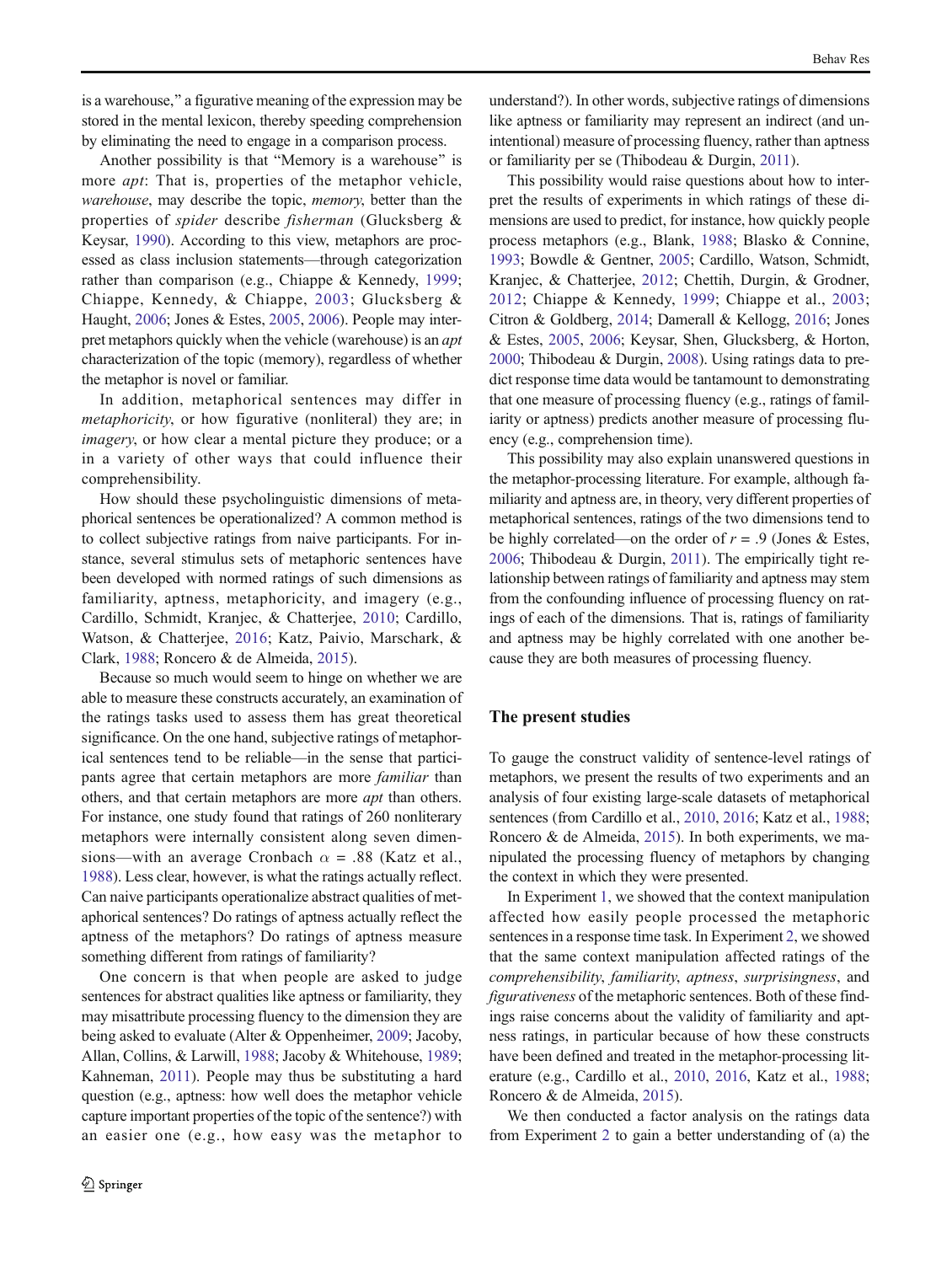<span id="page-2-0"></span>number of linguistic dimensions that can be reliably measured by asking naive participants to rate various properties of metaphorical sentences and (b) what these ratings actually reflect. We also compared the ratings data from Experiment [2](#page-4-0) to the comprehension time data from Experiment 1 to address these questions. The results suggest that the ratings data are almost fully explained by two underlying sources of variance—one that reflects how easily participants can interpret the metaphors (processing fluency), and another that reflects how metaphorical the sentences are (figurativeness). As we expected, the first factor, processing fluency, was highly predictive of the reading times from Experiment 1.

Finally, we investigated data from four norming studies of metaphorical sentences (Cardillo et al., [2010](#page-12-0), [2016;](#page-12-0) Katz et al., [1988](#page-12-0); Roncero & de Almeida, [2015](#page-13-0)), by conducting a factor analysis on each. Consistent with the analysis of the ratings data from Experiment [2,](#page-4-0) we found that most variability in the subjective ratings of metaphorical sentences in these datasets could be explained by two underlying factors, which also seem to reflect processing fluency and figurativeness. We discuss the implications of these findings for theories of figurative-language processing in the [General Discussion](#page-9-0) by emphasizing more careful treatment of subjective ratings of metaphoric sentences. We also suggest alternative methods for quantifying these dimensions and investigating mechanistic theories of metaphor processing.

# Experiment 1

Experiment 1 was designed to confirm that manipulating the context for metaphoric target sentences can affect how quickly people process the metaphors (Gerrig & Healy, [1983;](#page-12-0) Gibbs & Gerrig, [1989](#page-12-0); Giora, [2003;](#page-12-0) Nayak & Gibbs, [1990](#page-13-0); Ortony, Schallert, Reynolds, & Antos, [1978;](#page-13-0) Thibodeau & Durgin, [2008](#page-13-0)). Participants were timed reading metaphoric target sentences like "My lawyer attacked him with punches that dropped him to the mat," which figuratively compares a lawyer to a boxer. The metaphoric target sentence was always presented at the end of a brief vignette, which provided a context for interpreting the target sentence (see Table 1).

In some cases, the context instantiated a metaphoric mapping that was consistent with the target sentence (matched condition). In other cases, the context instantiated an inconsistent metaphoric mapping (e.g., by describing my lawyer as a shark; *mixed* condition), or no metaphoric mapping (literal condition). Importantly, as is shown in Table 1, the three versions of the initial vignette always described a similar situation, which was designed to elicit a similar, figurative interpretation of the target sentence.

There are at least two reasons to expect people to read the target sentence faster in a matched context. One possibility is that the matched context may establish a conceptual mapping between the source and target domains that makes the target sentence easier to process: When people are already thinking of a lawyer as a boxer, they can process a target sentence that extends this metaphor more quickly (Bowdle & Gentner, [2005](#page-12-0); Gibbs, [2011](#page-12-0); Giora, [2003;](#page-12-0) Thibodeau & Durgin, [2008\)](#page-13-0). Another possibility is that a matching context primes people to read related language more quickly (i.e., lexical priming): Exposure to phrases like "up against the ropes" prepares people to process semantically related words like "punches" (McGlone, [2011](#page-13-0)). The present article is not designed to distinguish between these theoretical accounts. Instead, as we noted above, the goal of Experiment 1 was simply to show that this particular context manipulation affects how fluently people process this particular set of metaphoric target sentences. In Experiment [2,](#page-4-0) we tested whether the same context manipulation affected ratings of dimensions such as the aptness and familiarity of the same metaphoric target sentences.

# Method

The data for Experiment 1 were collected as part of an electroencephalographic study of metaphor processing (Sikos, Thibodeau, Strawser, & Durgin, [2013\)](#page-13-0). An article detailing the full scope of the theoretical questions it was designed to address and the results of the event-related potential (ERP) data are the topic of a forthcoming article (Sikos, Thibodeau, Strawser, Klein, & Durgin, [2013\)](#page-13-0). Here we focus on the response time data as a simple measure of processing fluency. For brevity and clarity, we discuss the methodological details that are relevant to the comprehension time data here; additional details are included in the supplementary materials.

Table 1 Example stimuli

| Condition Context |                                                                                                                                                                                                                                                                                          |
|-------------------|------------------------------------------------------------------------------------------------------------------------------------------------------------------------------------------------------------------------------------------------------------------------------------------|
| Matched           | Going in, I was really worried about the trial. But during the<br>cross-examination, the main defense witness turned out to<br>be little more than a featherweight. Once my lawyer had<br>him up against the ropes, there was no way we were going<br>to lose.                           |
| Mixed             | Going in, I was really worried about the trial. But during the<br>cross- examination, the main defense witness turned out to<br>be little more than shark bait. Once my lawyer sunk his<br>teeth into him, there was no way we were going to lose.                                       |
| Literal           | Going in, I was really worried about the trial. But during the<br>cross-examination, the credibility of the main defense<br>witness turned out to be questionable. Once my lawyer<br>confronted him with the contradictions in his testimony,<br>there was no way we were going to lose. |

The metaphorical target sentence "My lawyer attacked him with punches that dropped him to the mat^ was presented in a matched, mixed, or literal context.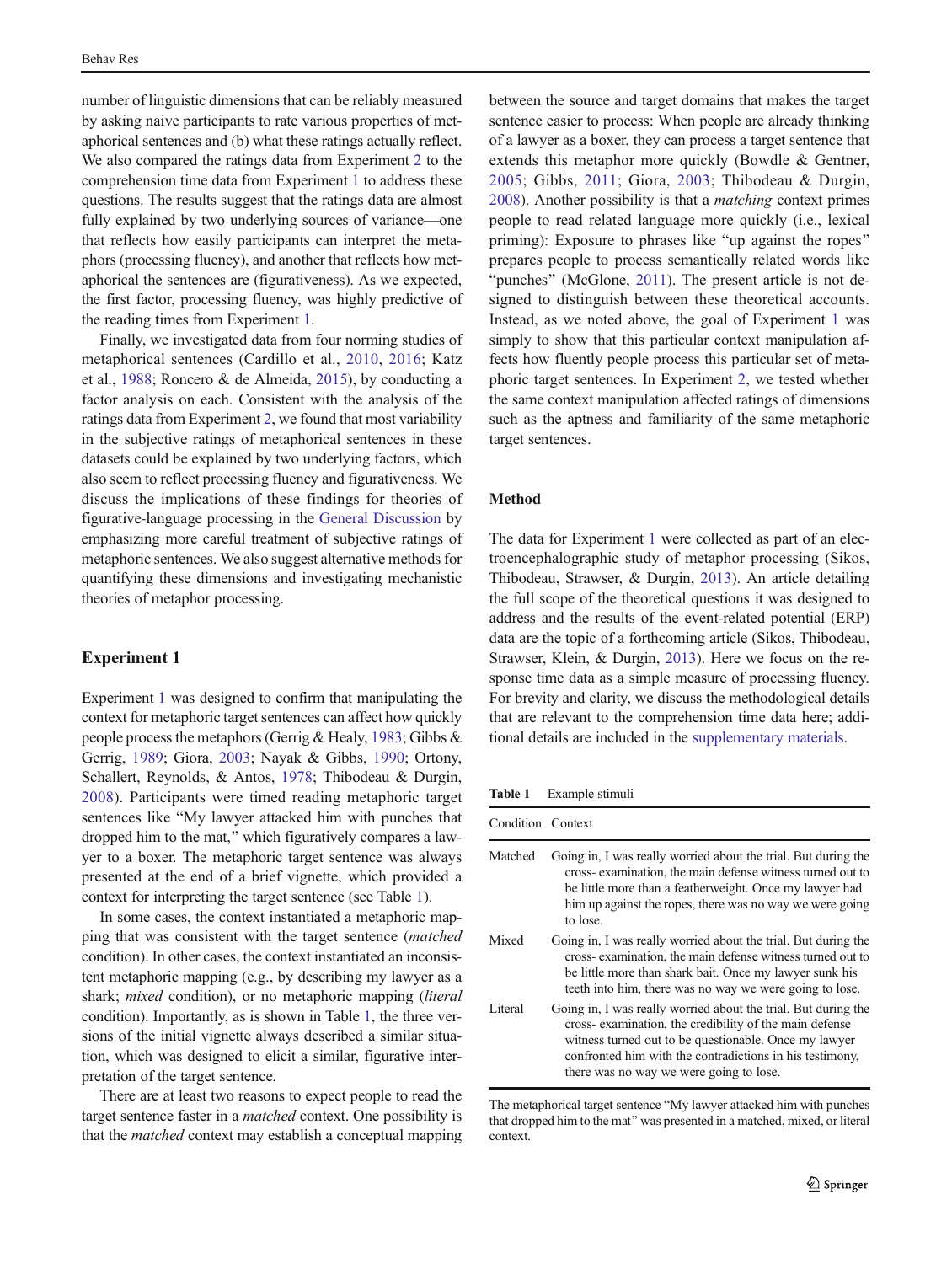<span id="page-3-0"></span>Participants Ninety-six Swarthmore College students (48) males, 48 females; mean age =  $19.8$  years, range =  $18-23$ ) participated in the experiment in exchange for either course credit or payment.

Materials Thirty-six stimulus bases were developed, like the one shown in Table 2. For each, two different metaphoric mappings (e.g., A: lawyers are boxers vs. B: lawyers are sharks) were used to generate conceptually parallel initial vignettes that contained two or more context sentences. A third conceptually parallel vignette (C) used nonmetaphoric language to communicate the same basic situation. In addition, two metaphoric target sentences were created for each stimulus base: one for each metaphoric mapping.

The target sentences were designed to be interpretable following a description that included matched or mixed metaphors or nonmetaphoric, literal, language. That is, the study was not designed to compare across situations that involved arriving at entirely different semantic interpretations of the target sentence. However, we did expect the manipulation to modulate the processing fluency of the metaphoric target sentences, so that the metaphoric target sentence would be processed more easily in the matched than in the mixed or literal contexts (Thibodeau & Durgin, [2008](#page-13-0)).

The 36 stimulus bases provided a framework for creating 72 matched, 72 mixed, and 72 literal items. Items were created for the three conditions by pairing contexts and target sentences: matched (Context A + Extension A; Context B + Extension B), mixed (Context A + Extension B; Context B + Extension A), and literal (Context C + Extension A; Context C + Extension B).

#### Table 2 Example base for generating stimulus items

#### Context

- A. Going in, I was really worried about the trial. But during the cross-examination, the main defense witness turned out to be little more than a featherweight. Once my lawyer had him up against the ropes, there was no way we were going to lose.
- B. Going in, I was really worried about the trial. But during the cross-examination, the main defense witness turned out to be little more than shark bait. Once my lawyer sunk his teeth into him, there was no way we were going to lose.
- C. Going in, I was really worried about the trial. But during the cross-examination, the credibility of the main defense witness turned out to be questionable. Once my lawyer confronted him with the contradictions in his testimony, there was no way we were going to lose.

#### Extension

A. My lawyer attacked him with PUNCHES that dropped him to the mat. B. My lawyer attacked him with JAWS that tore him apart.

In every case, the first use of the metaphor in the target sentence (extension) was nominal and sentence-medial (e.g., "My lawyer attacked him with PUNCHES/JAWS that..."), and the words leading up to the critical figurative noun were identical across sentences. These constraints were imposed in order to make the stimuli well-suited for investigation with methodologies such as ERPs, since integration processes compete with metaphor comprehension processes when metaphor vehicles are presented at the ends of sentences (Friedman, Simson, Ritter, & Rapin, [1975](#page-12-0); Osterhout, [1997\)](#page-13-0). Note that each target sentence served as its own control because it appeared in all three contexts.

In addition to the target items, 72 unrelated fillers were created with a similar structure: a short multisentence context followed by a concluding target sentence. One third of the fillers contained a semantic anomaly; one third of the fillers contained a syntactic anomaly or misspelling; and one third of the fillers were well-formed.

Procedure Participants were exposed to 12 items from each experimental condition (matched, mixed, literal)—one item from each stimulus base—for a total of 36 metaphoric target sentences. These target items were randomly interspersed with the 72 unrelated filler items, so that each participant responded to 108 items total (33.3% contained a metaphor in the target sentence). The target items and fillers were blocked so that participants were not exposed to more than two target items in succession. The order of the items was randomized across participants.

For each trial, context sentences were presented in full on a single screen under the heading "Background" and stayed on the screen until the participant pressed a button to continue. Then a fixation cross appeared in the center of the screen for 1,100 ms, followed by the target sentence, which was presented one word at a time. Each word of the target sentence was presented for 400 ms, followed by a 150-ms interstimulus interval, with the exception of critical words (e.g., PUNCHES/ JAWS), which were presented for 450 ms in order to facilitate analysis of the ERP effects. When the target sentence ended, a question mark appeared on the screen.

Participants were instructed to respond as quickly as possible if the story made sense (including metaphorically) by pressing a key on the keypad. They were given 3,000 ms to make this judgment; a failure to respond in this time period was interpreted as comprehension failure. Participants were told that both speed and accuracy were important.

We chose this sensibility judgment task because we were interested in how people process metaphors in naturalistic settings. Previous work had shown that the ways people are instructed to interpret metaphorical language in an experiment can influence the ways they process metaphors (Bohrn, Altmann, & Jacobs, [2012\)](#page-12-0). More cognitively demanding tasks like valence or imagery judgments tend to take more time and

Context A, B, or C was presented with Extension A or B. Target words are indicated by capitalization. The target words were not capitalized in the response time task (Exp. [1](#page-2-0)), but they were capitalized in the ratings task (Exp. [2\)](#page-4-0).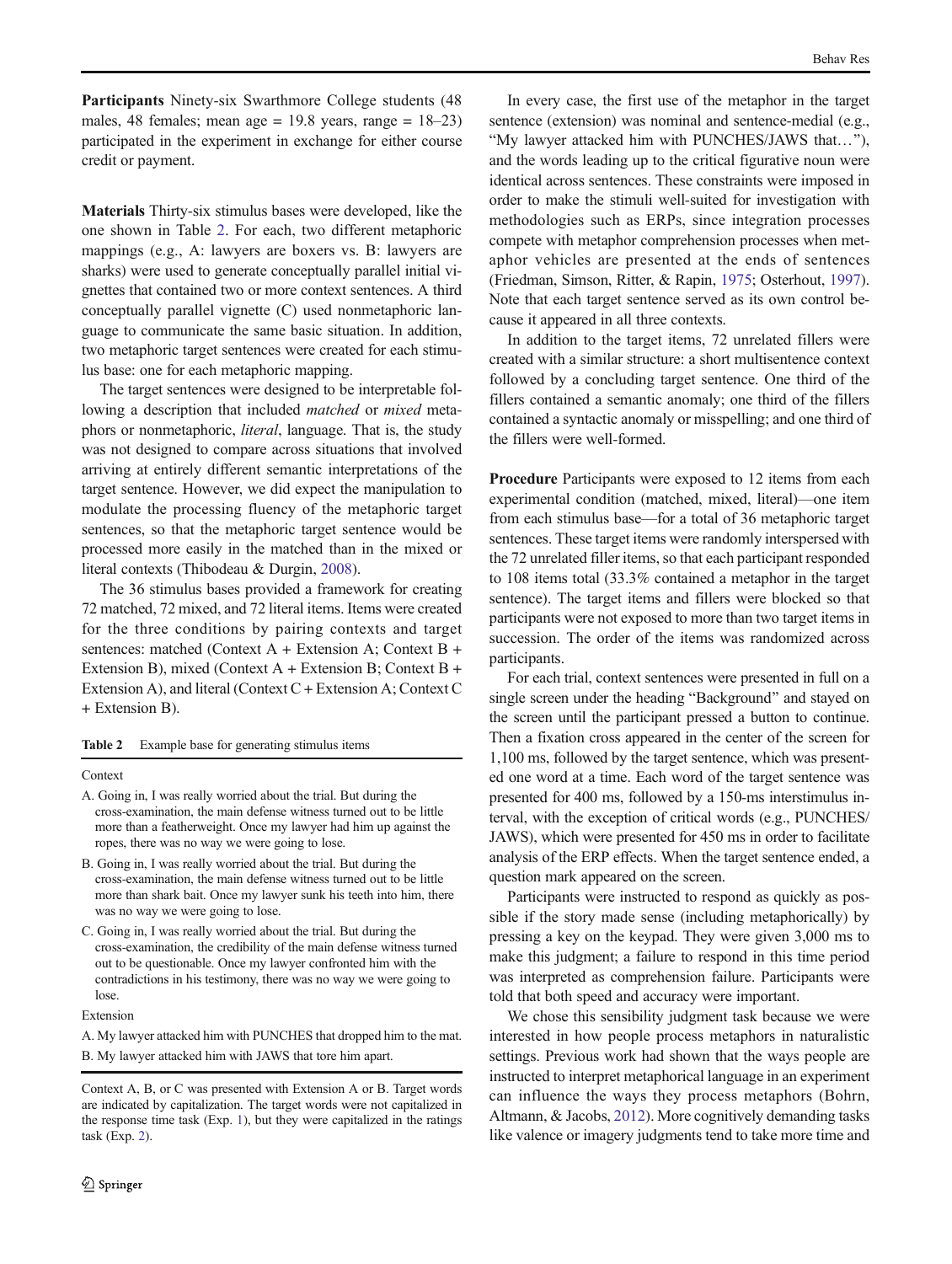<span id="page-4-0"></span>to engage the brain in qualitatively different ways than less cognitively demanding tasks like sensibility judgments (Yang, Edens, Simpson, & Krawczyk, [2009\)](#page-13-0).

Analysis We conducted analyses on the response time data using mixed models with the lme4 and lmerTest libraries in R (Bates, Maechler, Bolker, & Walker, [2014](#page-12-0); Kuznetsova, Brockhoff, & Christensen, [2015](#page-13-0)). We treated participants and items as random effects (i.e., allowing the model to fit random intercepts by participants and items)—with random slopes by condition computed by participant and by item (Baayen, Davidson, & Bates, [2008\)](#page-12-0). The means and standard deviations presented in the text were averaged by item and then by condition. Only data from trials in which participants indicated that they understood the metaphoric target sentence were analyzed.

# **Results**

As expected, the context manipulation affected how quickly participants read the metaphoric target sentences,  $F(2, 48.2) =$ 9.29,  $p < .001$ . As is shown in Fig. 1, participants understood the metaphoric target sentence more quickly in the matched condition ( $M = 1,494$  ms,  $SD = 179$ ) than in the mixed ( $M =$ 1,573 ms,  $SD = 180$ ) or the literal  $(M = 1,612 \text{ ms}, SD = 238)$ condition,  $ts > 3.7$ ,  $ps < .001$ . There was no difference in comprehension times between the mixed and literal conditions,  $t(47.9) = 1.37$ ,  $p = .177$ . These results suggest that the target sentence was processed more fluently when it was preceded by a context that included matching metaphoric language than when it was preceded by a context that included mixed metaphoric language or literal language.

## **Discussion**

The critical finding from Experiment [1](#page-2-0) is that people processed the metaphoric target sentences more fluently in the matched than in the mixed or literal contexts, which is consistent with prior work on the role of context in metaphor processing (Gerrig & Healy, [1983](#page-12-0); Gibbs & Gerrig, [1989;](#page-12-0) Giora, [2003;](#page-12-0) Nayak & Gibbs, [1990;](#page-13-0) Ortony et al., [1978](#page-13-0); Thibodeau & Durgin, [2008\)](#page-13-0). We tested for a similar context effect on ratings of these same target sentences in Experiment 2.

# Experiment 2

In Experiment 2, we tested whether the same manipulation of processing fluency would affect ratings of the surprisingness, comprehensibility, familiarity, metaphoricity, and aptness for the same metaphoric target sentences. We expected that ratings of all five dimensions would be influenced by the manipulation, which would suggest that sentence-level ratings of



Fig. 1 Mean comprehension times for target metaphors by condition. Error bars denote standard errors of the means

metaphoric sentences are confounded by processing fluency (Thibodeau & Durgin, [2011](#page-13-0)). Such a finding would raise concerns about the validity of aptness and familiarity ratings in particular, which are most relevant to cognitive psychological theories of how people process metaphors (e.g., Bowdle & Gentner, [2005](#page-12-0); Glucksberg & Keysar, [1990](#page-12-0)). One might expect, for example, people to judge a metaphoric target sentence as less surprising and more comprehensible when it is in a matched context. But, given how metaphor aptness and familiarity have been defined in the metaphor-processing literature, ratings of these dimensions should be less susceptible to context manipulations (e.g., Roncero & de Almeida, [2015\)](#page-13-0).

# Method

Participants We recruited 1,200 people to participate in an online questionnaire through Amazon's Mechanical Turk. We restricted our sample to participants living in the United States who had a good performance record (a minimum 90% approval rating on previous tasks). We used Turk's exclusion capabilities (and internal tracking of IP addresses) to prevent people from participating in the task more than once. Upon completing the survey, participants were given a nine-digit random number to paste back into the Mechanical Turk interface. Seven participants pasted an incorrect completion code into Turk, leaving data from 1,193 participants for analysis.

Survey materials and procedure The stimuli for Experiment 2 were identical to those of Experiment [1,](#page-2-0) except that there were no filler items in Experiment 2. Each participant read one item (i.e., context–target pairing) from each of the 36 stimulus bases described in the [Method](#page-2-0) section of Experiment [1](#page-2-0), such that all participants rated 12 matched, 12 mixed, and 12 literal items. The order of items was pseudorandomized so that no one saw more than two items from a given condition in sequence. Participants were asked to attend to the (uppercase) target word—the word that instantiated the metaphoric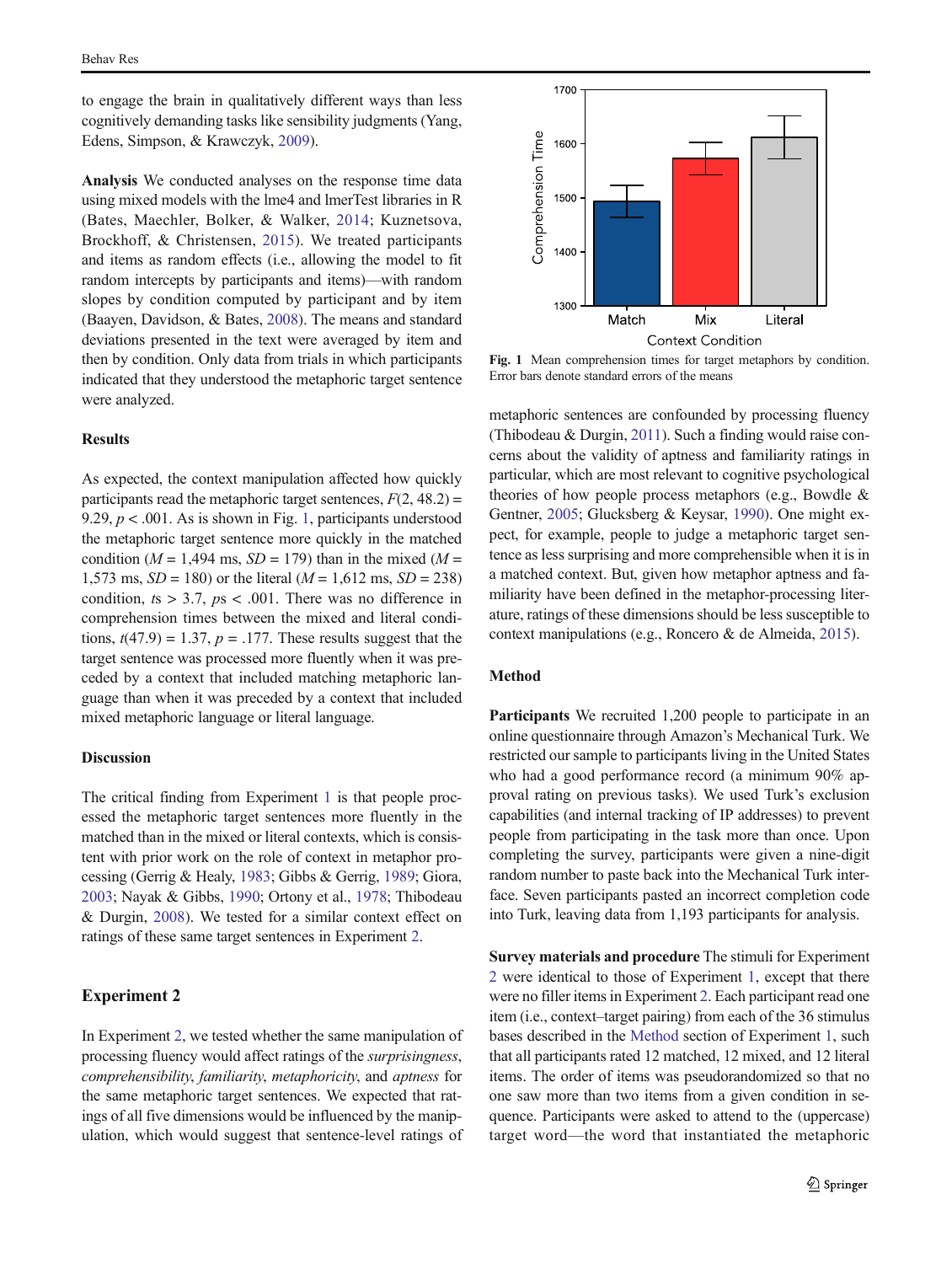extension in the target sentence—when making their ratings (see Table [2](#page-3-0)).

There were two versions of the questionnaire. $^{2}$  One asked participants to rate the target words along four dimensions: surprisingness, comprehensibility, familiarity, and metaphoricity. The other asked participants to rate target words along the single dimension of aptness (see the definitions of these dimensions in Table [3](#page-6-0)). Following the instructions, participants saw an example question and had an opportunity to reread the definitions of the dimensions. Then they rated two practice items—a matched pairing and a literal pairing—before going on to rate the 36 experimental items.

Each item was presented individually above one or four 7 point Likert scales. Participants were prompted for ratings on each of the dimensions with a question. For example: "Surprisingness: how surprising was the metaphoric WORD as it is currently used?" The scale ranged from very low to very high for each dimension.

Analysis First, we tested for an effect of the context manipulation on the five rated dimensions by fitting separate, by-item, repeated measures analyses of variance (ANOVAs). Of note, the effects of context on the ratings data were large, and a mixed-model approach to analyzing the data yielded results similar to those from the ANOVAs. For clarity and brevity, and because we have made the stimuli available for other researchers with mean ratings of each target metaphor by item, we present the repeated measures ANOVAs by items in this section of the [Results.](#page-4-0)

Second, we conducted an exploratory factor analysis on the ratings data: a principal components analysis (PCA) with normalized variables (scaled, centered), using singular value decomposition (Mardia, Kent, & Bibby, [1980\)](#page-13-0). PCA is a statistical procedure for revealing the internal structure of a dataset containing possibly correlated variables in a way that best explains the common variance of the data (Dunteman, [1989](#page-12-0)). We considered the eigenvalues of the factors and the amount of variance in the ratings data that each factor explained in order to make a decision about how many factors to retain (Henson & Roberts, [2006\)](#page-12-0). Then we tested for an effect of the context manipulation on the retained factors.

Third, we compared the ratings data from Experiment [2](#page-4-0) to the response time data from Experiment [1](#page-2-0). We used a mixedmodel approach for this analysis, as we described in the Analysis section of Experiment [1](#page-2-0) (with predictor variables included as fixed effects, with random slopes and intercepts computed by participants and by items), using the lmerTest

library in R to compute  $F$  ratios for the fixed effects. We also report a comparison of nested models, for which the difference in likelihood ratios approximates a  $\chi^2$  distribution with the number of added parameters as its degrees of freedom (Baayen et al., [2008\)](#page-12-0).

# **Results**

Effects of context on ratings Table [4](#page-6-0) and Fig. [2](#page-7-0) show the effects of the context manipulation on ratings of the five dimensions. The analysis revealed that a matched context made the target metaphor seem less surprising, more comprehensible, more familiar, more metaphorical, and more apt. That is, in each of the models, the omnibus difference was driven by the matched condition relative to the mixed and literal conditions,  $ts > 5$ ,  $ps < .001$ . Only one comparison between the mixed and literal conditions yielded a difference: The target sentences were rated as more apt in the literal context,  $t(71) =$  $3.261, p = .002.$ 

The effect of the context manipulation was not only statistically significant, but also ecologically significant. For example, a matched context made the metaphors seem more apt, by 1.22 units as compared to a mixed context, and by 1.03 units as compared to a literal context. The values that marked the first and third quartiles of aptness ratings were 3.77 and 5.13, respectively (median  $= 4.52$ ; min  $= 2.08$ ; max  $= 6.14$ ). Thus, the difference between a mixed and a matched context (1.22 units) was similar in magnitude to the difference between being judged in the lowest versus the highest quartile of aptness (1.36 units).

Exploratory factor analysis Correlations between the ratings of surprisingness, metaphoricity, familiarity, comprehensibility, and aptness are shown in Table [5.](#page-7-0) Pairwise comparisons revealed a significant correlation between each pair of dimensions at the  $\alpha$  = .05 level. Of note, ratings of metaphoricity were somewhat less correlated with the other four dimensions (range of magnitudes:  $r = .14$  to .43); ratings of surprisingness, familiarity, comprehensibility, and aptness were highly correlated with one another (range of magnitudes:  $r = .77$  to .90). This pattern of results suggests that ratings of the five dimensions may be driven by one or two underlying factors.

To test this possibility, we conducted a PCA on the ratings data, the results of which are shown in Table [6.](#page-7-0) The Kaiser criterion suggests retaining factors with an eigenvalue greater than 1, whereas other decision rules suggest considering the marginal amount of variance explained by each factor (Henson & Roberts, [2006](#page-12-0)). With both of these suggestions taken into account, we retained the first two principal components. Although the eigenvalue for the second component was less than 1, it was close to this cutoff (0.93), and, taken together, the first and second components explained approximately

<sup>&</sup>lt;sup>2</sup> A secondary research goal was to investigate trade-offs associated with having participants rate metaphors for such psycholinguistic dimensions as familiarity and aptness in isolation versus in parallel. Since this investigation was preliminary in nature and secondary to our primary research goal, the motivations and results pertaining to it are discussed in the supplementary material.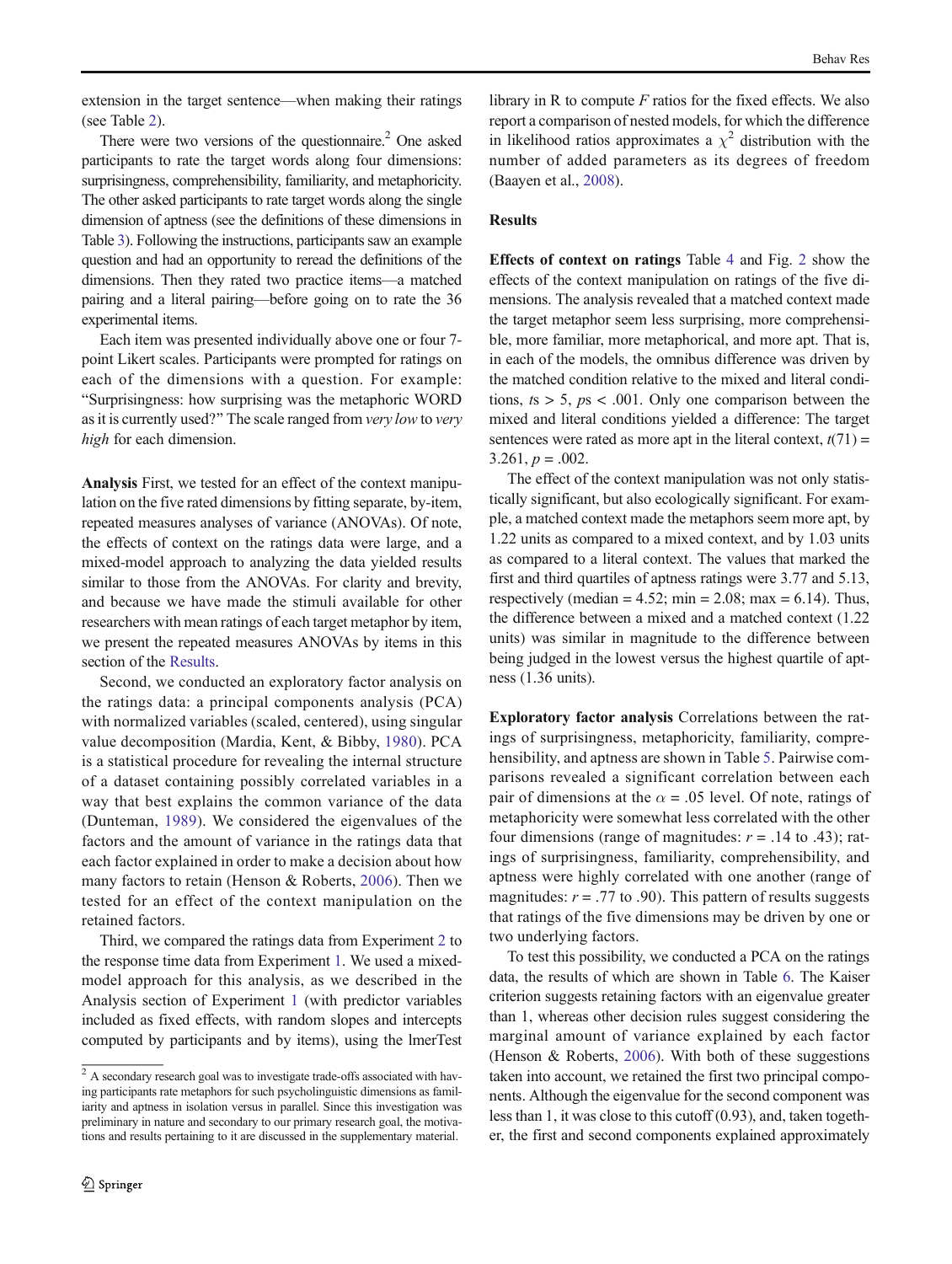| Dimension                | Definition                                                                                                                                                                                                                                                                                                                                                                                                                                                                                                                                                                                         |
|--------------------------|----------------------------------------------------------------------------------------------------------------------------------------------------------------------------------------------------------------------------------------------------------------------------------------------------------------------------------------------------------------------------------------------------------------------------------------------------------------------------------------------------------------------------------------------------------------------------------------------------|
| Surprisingness           | Sometimes metaphors are used very naturally and do<br>not seem surprising; in other cases, it can feel like<br>they come out of nowhere. This is the dimension<br>of "surprisingness" that we'd like you to rate.                                                                                                                                                                                                                                                                                                                                                                                  |
| Comprehensibility        | By this we simply mean, how easy or difficult it is to<br>understand the statement. Some expressions are<br>easier to understand, like "My mother is a saint,"<br>while others might be harder to understand "My<br>mother is a paperclip."                                                                                                                                                                                                                                                                                                                                                        |
| Familiarity <sup>a</sup> | Expressions can also vary in how conventional they<br>are for conveying the idea that they are supposed<br>to communicate. For example, consider the<br>following two descriptions of a person running<br>fast: a conventional or common way, "he was<br>running like the wind," and a much less<br>conventional way, "he was running like a Porsche<br>on a German highway."                                                                                                                                                                                                                      |
| Metaphoricity            | Finally, even metaphoric expressions may vary in<br>how much they are figurative expressions rather<br>than literal. For example, if I say that the sun is a<br>ball, someone might interpret that as being<br>literally true if they thought that "ball" meant any<br>object that was spherically shaped. Another<br>person might think the expression quite<br>metaphorical because balls are toys, and the sun is<br>not a toy. You will be asked to judge the<br>metaphoricity of the expressions below by<br>indicating whether you find them to be very<br>metaphorical or close to literal. |
| Aptness                  | Metaphors can vary in the extent to which they<br>capture important features of the topic being<br>described. This is the dimension of "aptness." For<br>instance, it would be apt to express that someone<br>is a fast runner by saying they are a rocket, but less<br>apt to express that someone is a fast runner by<br>saying they are an astronaut.                                                                                                                                                                                                                                           |

<span id="page-6-0"></span>Table 3 Definitions of dimensions, presented to participants in the instructions of the experiment

<sup>a</sup> This dimension was labeled "conventionality" for participants.

93% of the variance in the ratings data. Note that the eigenvalue for the third component was much smaller (0.21) and captured relatively little variance in the ratings data: 4%, as compared to 74% for the first component and 19% for the second component.

As is shown in Table [6](#page-7-0) and Fig. [3,](#page-8-0) the first component loads highly on the inverse of the ratings of surprisingness, and positively on ratings of comprehensibility, familiarity, and aptness; it also loads onto ratings of metaphoricity to a lesser degree. We use the label *processing fluency* to describe this first component, since it seems to capture how easily people were able to understand the metaphors. The second component loads highly on ratings of metaphoricity, and, to a lesser extent, on ratings of surprisingness and on the inverse of ratings of familiarity. We refer to this dimension as *figurativeness*, to differentiate between this factor and ratings of metaphoricity.

Table 4 Effect of context on ratings of surprisingness, comprehensibility, familiarity, metaphoricity, and aptness by context

|            | Model results |                         |                                                                                                                                                                                     |       |
|------------|---------------|-------------------------|-------------------------------------------------------------------------------------------------------------------------------------------------------------------------------------|-------|
| Matched    | Mixed         | Literal                 | F                                                                                                                                                                                   | $n^2$ |
|            |               |                         | 111.5                                                                                                                                                                               | .61   |
|            |               |                         | 69.2                                                                                                                                                                                | .49   |
|            |               |                         | 46.9                                                                                                                                                                                | .40   |
| 4.87(0.36) |               |                         | 32.3                                                                                                                                                                                | .31   |
|            |               |                         | 187.2                                                                                                                                                                               | .73   |
|            |               | Means (and <i>SD</i> s) | $3.85(.58)$ $4.47(.72)$ $4.46(.75)$<br>$5.29(.48)$ $4.77(.72)$ $4.72(.75)$<br>$4.51(.63)$ $4.15(.71)$ $4.15(.76)$<br>$4.65(.39)$ $4.70(.38)$<br>$5.16(.59)$ $3.94(.84)$ $4.13(.86)$ |       |

Means (and standard deviations) are shown by condition for each dimension. The results of separate repeated measures ANOVAs are also shown  $(df_1 = 2, df_2 = 142)$ , along with a measure of effect size  $(\eta^2)$ . All ANOVAs are significant at the  $p < .001$  level.

Effects of context on factors A repeated measures ANOVA on the first factor, Processing Fluency, revealed an effect of the context manipulation,  $F(2, 142) = 133.8, p < .001, \eta^2 = .65$ . Processing fluency was greater in the matched condition  $(M =$ 1.14,  $SD = 1.41$ ), than in the mixed ( $M = -0.62$ ,  $SD = 1.84$ ) or the literal ( $M = -0.52$ ,  $SD = 1.97$ ) condition,  $ts > 12$ ,  $ps < .001$ . There was no difference in processing fluency between the mixed and literal conditions,  $t(71) = 0.99$ ,  $p = .323$ .

A repeated measures ANOVA on the second factor, Figurativeness, also revealed an effect of the context manipulation,  $F(2, 142) = 7.54$ ,  $p < .001$ ,  $\eta^2 = .10$ . Figurativeness was greater in the matched condition ( $M = 0.13$ ,  $SD = 0.93$ ) than in the mixed ( $M = -0.13$ ,  $SD = 1.01$ ) or the literal ( $M = 0.00$ , SD  $= 0.95$ ) condition,  $ts > 2$ ,  $ps < .05$ . In addition, figurativeness was marginally greater in the literal than in the mixed condition,  $t(71) = 1.82$ ,  $p = .073$ .

The effects of the context manipulation on these "big two" factors are shown in Fig. [4.](#page-8-0) Of note, although the context manipulation affected both components, it had a much stronger influence on processing fluency (95% confidence interval [CI] for  $\eta^2$  = [.56, .71]) than on figurativeness (95% CI for  $\eta^2$  = [.02, .19]). Thus, the processing fluency component seems to be a clear reflection of how easily participants were able to understand the target sentences, whereas the figurativeness component may reflect a comparison between the implied meaning of the target word and its literal sense (above and beyond the effect of processing fluency). The effect of condition figurativeness suggests that presenting the target sentence in a matched context facilitates this judgment.

Predicting comprehension time The statistical model described in Experiment [1](#page-2-0)—in which condition was used to predict comprehension time—was augmented to include processing fluency and figurativeness as predictor variables. Adding processing fluency and figurativeness to the model significantly improved the fit,  $\chi^2(15) = 38.14$ ,  $p < .001$ . Comprehension times were related to processing fluency,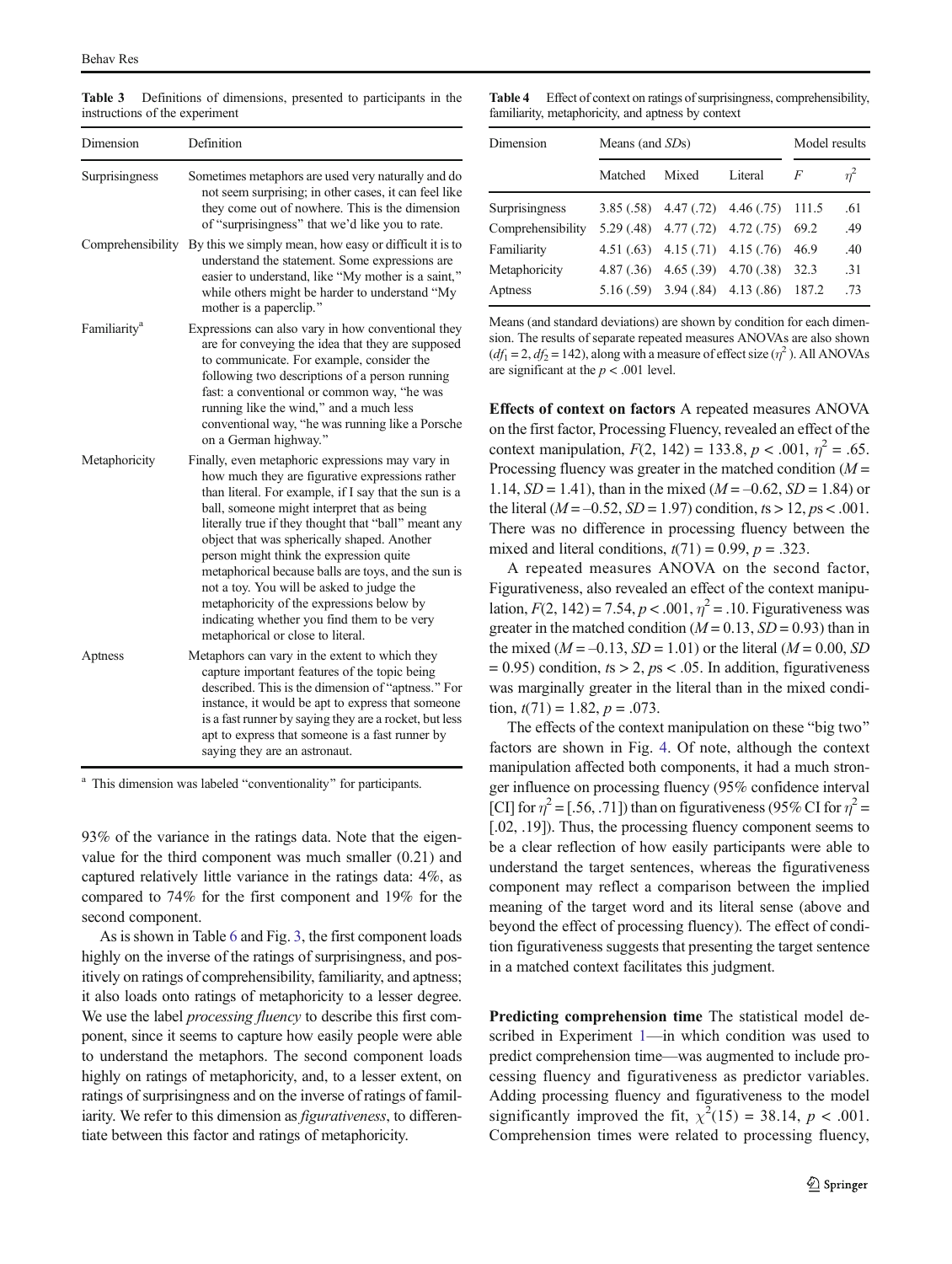<span id="page-7-0"></span>

metaphoricity, and aptness by condition. Error bars denote standard errors of the means

 $F(1, 43.2) = 16.12, p < .001$ , but not to figurativeness,  $F(1, 43.2) = 16.12, p < .001$ , but not to figurativeness,  $F(1, 43.2) = 16.12, p < .001$ , but not to figurativeness,  $F(1, 43.2) = 16.12, p < .001$ , but not to figurativeness,  $32.7$ ) = 0.53,  $p = .470$ .

Interestingly, adding these measures to the model affected the reliability of condition (match vs. mixed vs. literal) as a predictor of response times: Without processing fluency and figurativeness in the model, condition was a reliable predictor of response times,  $F(2, 48.2) = 9.29$ ,  $p < .001$ ; with processing fluency and figurativeness in the model, condition was no longer a reliable predictor of response times,  $F(2, 46.5) =$ 1.48,  $p = .238$  (see Table [7](#page-9-0)). In other words, the continuous measure of processing fluency accounted for modulations of comprehension time caused by the context manipulation, as well as for variability in comprehension times within each condition (and any potential effect of figurativeness; see Fig. [5\)](#page-9-0).

A second model tested for interactions between condition (mixed, matched, literal) and processing fluency and between condition and figurativeness, neither of which was significant,

Table 5 Correlations between rated dimensions

| Dimension                                                                                     |           |                                |                                   |                                                           |
|-----------------------------------------------------------------------------------------------|-----------|--------------------------------|-----------------------------------|-----------------------------------------------------------|
| 1. Surprisingness<br>2. Comprehensibility<br>3. Metaphoricity<br>4. Familiarity<br>5. Aptness | $-.85***$ | $-14$ <sup>*</sup><br>$.43***$ | $-.90***$<br>$.90***$<br>$.26***$ | $-.82***$<br>$.88^{\ast\ast\ast}$<br>$.42***$<br>$.77***$ |

Asterisks indicate statistical significance at the  $p < .05$  and  $p < .001$ levels.

Table 6 Results of the principal component analysis, with factor loadings, eigenvalues, and percentages of variance explained for each principal component

| Dimension          | PC1    | PC2    | PC <sub>3</sub> | PC <sub>4</sub> | PC <sub>5</sub> |
|--------------------|--------|--------|-----------------|-----------------|-----------------|
| Surprisingness     | $-.48$ | .32    | $-.03$          | .70             | .43             |
| Comprehensibility  | .50    | .02    | .05             | .67             | $-.54$          |
| Familiarity        | .48    | $-.19$ | .60             | .08             | .60             |
| Metaphoricity      | .23    | .92    | .18             | $-.24$          | $-.04$          |
| Aptness            | .48    | .06    | $-.77$          | .02             | .41             |
| Eigenvalue         | 3.71   | 0.93   | 0.21            | 0.10            | 0.05            |
| Variance explained | 74%    | 19%    | $4\%$           | 2%              | $1\%$           |
|                    |        |        |                 |                 |                 |

 $\chi^2(6)$  = [5](#page-9-0).19, p = .520. As is shown in Fig. 5, the relationships between processing fluency and comprehension time were similar in the matched, mixed, and literal conditions.

# Discussion

In Experiment [2,](#page-4-0) participants rated metaphoric target sentences as less surprising, more comprehensible, more familiar, more metaphorical, and more apt in a context that included matched metaphoric language, as opposed to mixed metaphoric language or literal language. For example, presenting a metaphor in a matched, rather than a mixed or a literal, context increased aptness by more than a full unit on the scale—enough to shift the metaphor from one of the least apt (bottom third) to one of the most apt (top third) items. Ratings of the five dimensions were highly correlated with one another, and an exploratory factor analysis suggested that variability in the ratings data reflected two underlying sources of variance. We interpreted the first as a measure of processing fluency, or how easily participants were able to understand the meaning of the sentence, and the second as a measure of figurativeness, or the extent to which the meaning of the sentence departed from a literal interpretation. Processing fluency was a reliable predictor of the comprehension time data from Experiment [1](#page-2-0); figurativeness was not.

On the one hand, it is unremarkable that the context manipulation affected ratings of surprisingness and comprehensibility. The stimuli were designed so that a matched context, as compared to a literal or mixed context, would facilitate processing of the target sentence (i.e., make it less surprising and more comprehensible). On the other hand, the effect of context on ratings of familiarity and aptness raises questions about the ability of naive participants to accurately operationalize these abstract qualities of metaphors, suggesting that they are confounded by processing fluency.

An alternative possibility is that the context manipulation affected the familiarity and aptness of the target sentences in a way that would be predicted by theoretical accounts of familiarity and aptness. In other words, perhaps a matching context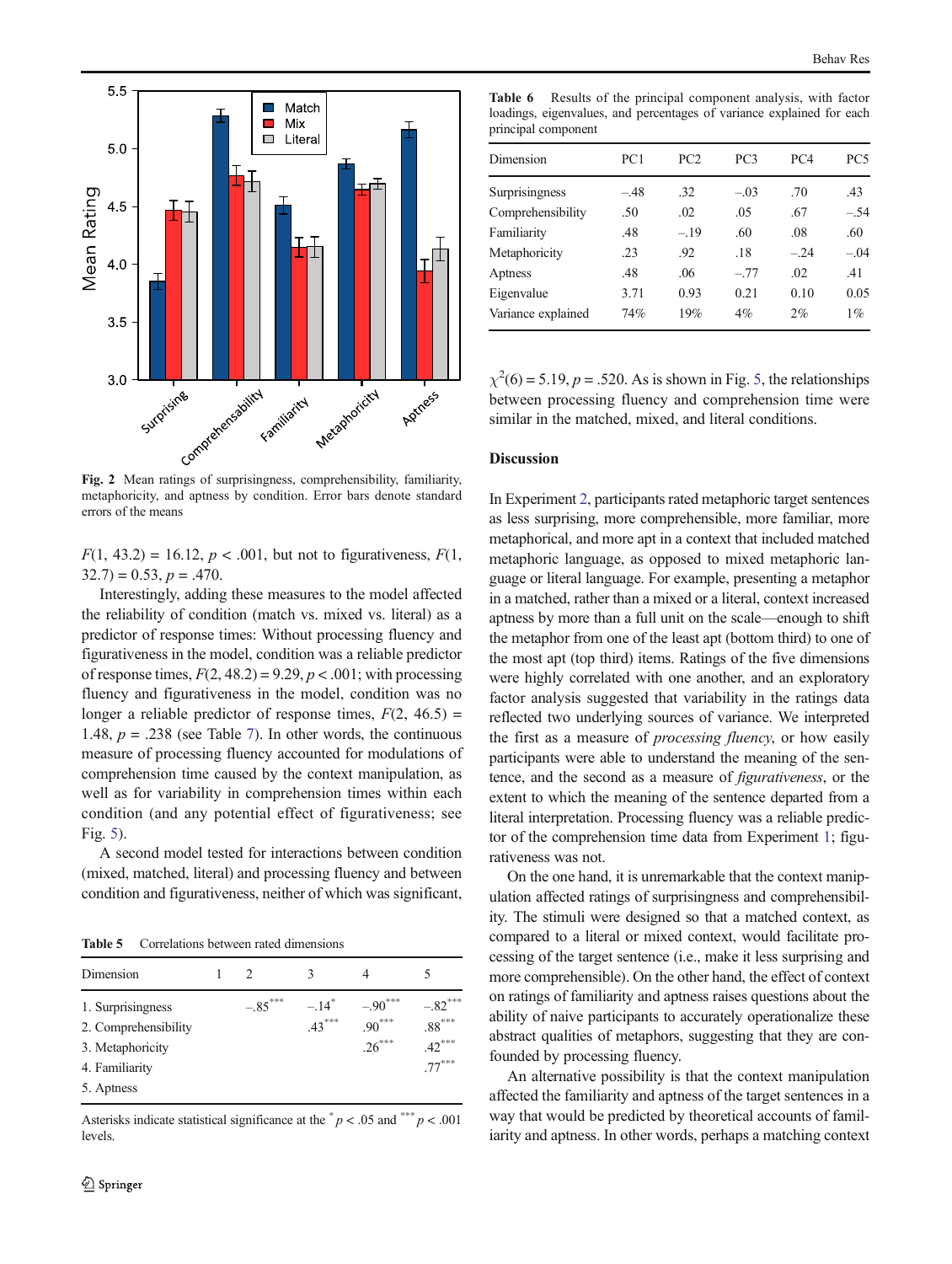<span id="page-8-0"></span>

Fig. 3 Factor loadings of our rated dimensions on the two principal components: processing fluency and figurativeness

actually makes the target sentences more familiar and more apt. This interpretation would represent a severe limitation to the explanatory value of subjective ratings data, suggesting that familiarity and aptness can only be measured in the exact local context in which they appear. In our view, a more parsimonious interpretation appeals to the confounding influence of processing fluency.

The notion that the primary source of variance in the ratings data reflects processing fluency represents an important departure from how ratings data are often treated in the metaphor-



Fig. 4 Effects of our context manipulation on two factors. Error bars denote standard errors of the means

processing literature (e.g., Damerall & Kellogg, [2016;](#page-12-0) Jones & Estes, [2006](#page-12-0); Katz et al., [1988](#page-12-0)). For example, in the first large-scale norming study of metaphoric sentences, Katz et al. found similar relationships between ratings of such dimensions as aptness and familiarity. However, they did not question the construct validity of the ratings, instead noting that it was possible to identify subsets of metaphoric sentences in which ratings of familiarity were independent of the ratings of aptness.

In our view, it is misleading to use ratings of familiarity as a measure of familiarity and ratings of aptness as a measure of aptness, even if it is possible to identify clusters of metaphoric sentences that differ in rated familiarity and aptness. This is because identifying subsets of metaphoric sentences that differ in familiarity but not aptness (or vice versa) may introduce artifacts that limit the representativeness of the stimulus set (see the supplementary materials for an example).

Finally, although we have shown that processing fluency confounds ratings of metaphoric sentences that are made in context, it is unclear whether processing fluency confounds ratings of isolated (decontextualized) metaphors. One possibility is that the context manipulation used in Experiment [2](#page-4-0) was so strong that it impeded participants' ability to assess the familiarity and aptness of the target sentences. Ratings of decontextualized metaphors may be less influenced by processing fluency.

The following section investigates this question. We conducted factor analyses on four stimulus sets of single-sentence metaphors to test whether they would reveal a structure similar to what we found in Experiment [2](#page-4-0). We expected, consistent with the results of Experiment [2,](#page-4-0) to find a "big two" factor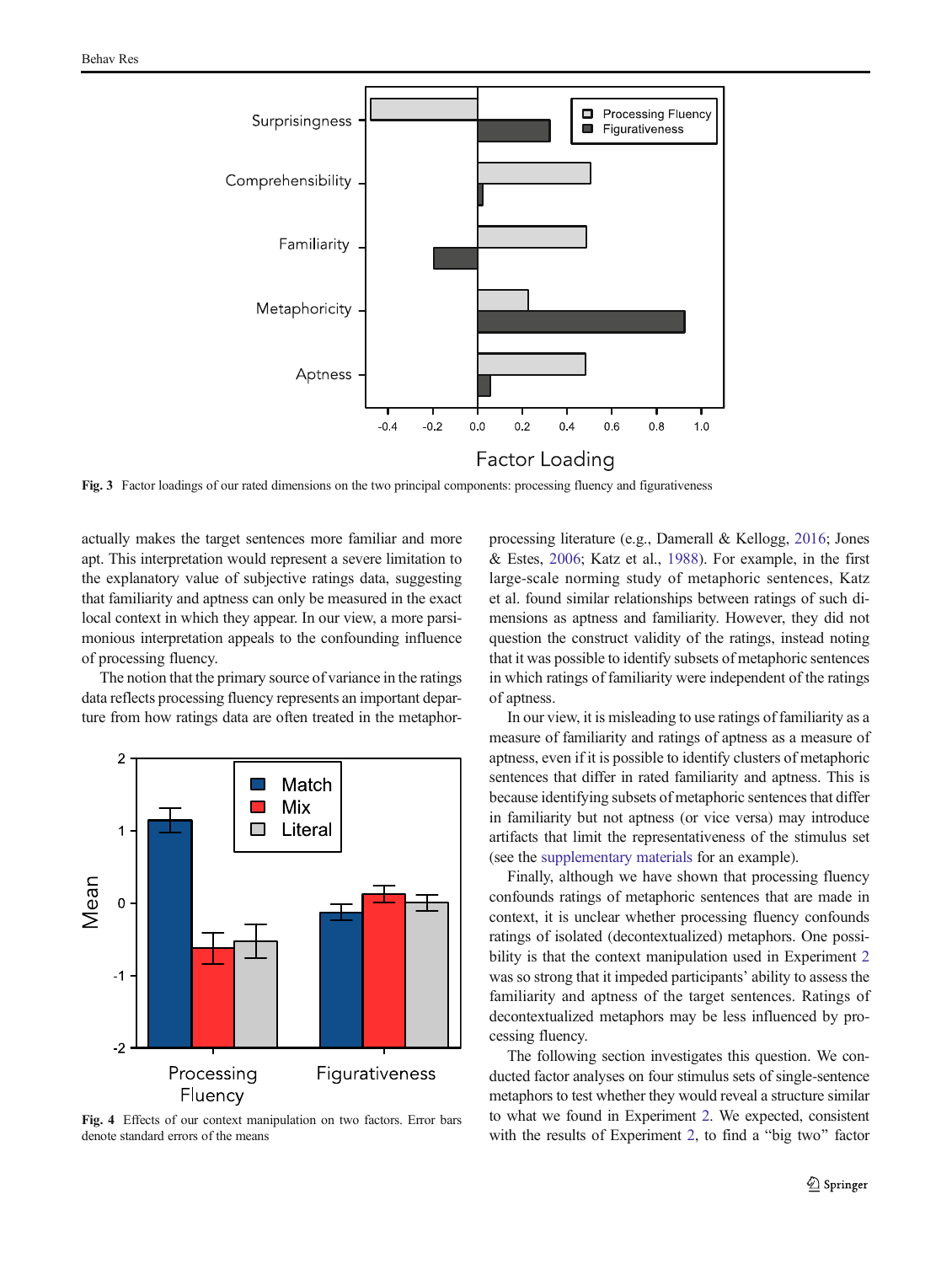<span id="page-9-0"></span>Table 7 Results of a mixed-effect linear model that included condition (match, mix, literal), processing fluency, and figurativeness as predictors of comprehension times

| Predictor          | 13     | SE  | р       |
|--------------------|--------|-----|---------|
| Intercept          | .11    | .08 | .183    |
| Condition: Match   | $-.12$ | .08 | .127    |
| Condition: Mix     | $-.09$ | .06 | .124    |
| Processing fluency | $-.15$ | .04 | < 0.001 |
| Figurativeness     | $-.02$ | .03 | .470    |

structure, with one source of variance reflecting how easily people were able to process the sentences, or processing fluency, and another reflecting the figurativeness of the sentences.

### Analyses of existing datasets

Several stimulus sets of metaphorical (and nonmetaphorical) sentences have been developed to test theories of metaphor processing. Here we consider four: from Cardillo et al. ([2010](#page-12-0); Cardillo et al., 2016), Katz et al. ([1988](#page-12-0)), and Roncero and de Almeida [\(2015\)](#page-13-0). In each, naive participants rated metaphorical sentences along a set of target dimensions. The stimulus sets and normed ratings have informed important work on metaphor processing in the years since they were published (e.g., Bowdle & Gentner, [2005;](#page-12-0) Cardillo et al., [2012;](#page-12-0) Citron & Goldberg, [2014;](#page-12-0) De Grauwe, Swain, Holcomb, Ditman, & Kuperberg, [2010;](#page-12-0) Diaz, Barrett, & Hogstrom, [2011](#page-12-0); Diaz & Hogstrom, [2011;](#page-12-0) Gentner & Wolff, [1997](#page-12-0); Kacinik & Chiarello, [2007](#page-12-0); Kuiken, Chudleigh, & Racher, [2010](#page-13-0);



Fig. 5 Relationship between processing fluency computed from the ratings data (Exp. [2](#page-4-0)) and from comprehension times (Exp. [1\)](#page-2-0), by condition

Schmidt & Seger, [2009;](#page-13-0) Thibodeau & Durgin, [2011;](#page-13-0) Xu, [2010\)](#page-13-0).

Table [8](#page-10-0) shows the dimensions that were measured in each of the four stimulus sets. For brevity, we focus on sentencelevel ratings (rather than, e.g., ratings of the imagery associated with the target or base term alone) for nonliterary metaphors (rather than literary metaphors or similes). Our goal in this section is to quantify the number of dimensions that are measured reliably in these datasets and to identify what the dimensions reflect. To facilitate comparison between the stimulus sets, we have modified some of the labels that were used in the original work. We discuss the details of each ratings task, including the labels and instructions used in the original work, in the supplementary material.

# Results

A PCAwas conducted separately for each of the four stimulus sets. Consistent with the results of Experiment [2](#page-4-0), we retained the first two factors from each analysis. The factor loadings are illustrated in Fig. [6](#page-10-0). As is shown in Table [8,](#page-10-0) a majority of the variance in the rated dimensions (between 78% and 89%) could be explained by two underlying factors. The first principal component tended to capture variability associated with the familiarity, aptness, imagery, ease of interpretation, comprehensibility, and semantic relatedness of the metaphors variables that we interpret as reflecting how easily a metaphor's meaning can be interpreted—whereas the second factor consistently captured variability associated with the figurativeness of the metaphorical sentences.

# Discussion

Our goal in analyzing existing datasets was to show that subjective ratings of psychological dimensions of metaphorical sentences tend to be highly correlated—and seem to reflect two sources of underlying variance. This is true whether the metaphoric sentences are presented in context (Exp. [2](#page-4-0)) or out of context (as in these stimulus sets). The first of the "big two" sources of variance represents an indirect measure of processing fluency (Alter & Oppenheimer, [2009](#page-12-0); Jacoby, Allan, Collins, & Larwill, [1988;](#page-12-0) Jacoby & Whitehouse, [1989;](#page-12-0) Kahneman, [2011\)](#page-12-0). A secondary, reliably distinguishable, source of variance reflects the figurativeness of the sentences.

# General discussion

The study of personality and social psychology reveals that variability in many traits used to describe people can be explained in terms of a relatively small number of underlying factors (Digman & Inouye, [1986;](#page-12-0) Fiske, [1949;](#page-12-0) McCrae & Costa, [1999](#page-13-0)), and that situations are often the best predictors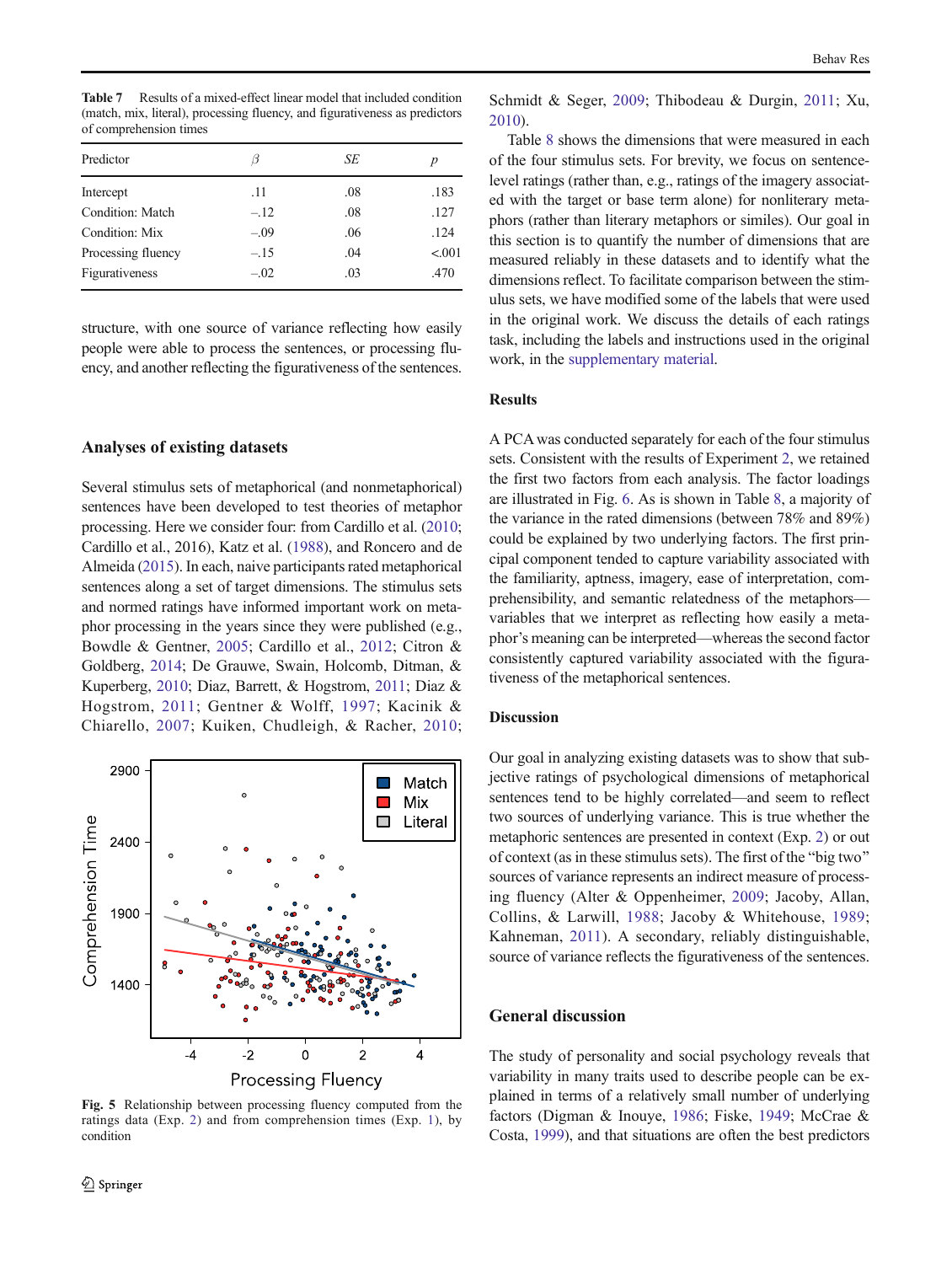| Dataset<br>N Metaphors                    | Dimensions rated at sentence level                                                                               | Variance explained |
|-------------------------------------------|------------------------------------------------------------------------------------------------------------------|--------------------|
| Cardillo et al. (2010)<br>$N = 280$       | Familiarity, aptness, imageability, metaphoricity                                                                | .865               |
| Cardillo et al. $(2016)$<br>$N = 120$     | Familiarity, aptness, imageability, ease of interpretation,<br>metaphoricity                                     | .817               |
| Katz et al. (1988)<br>$N = 260$           | Familiarity, aptness, comprehensibility, ease of interpretation,<br>imagery, semantic relatedness, metaphoricity | .890               |
| Roncero and de Almeida (2015)<br>$N = 84$ | Familiarity, conventionality, aptness, metaphoricity                                                             | .781               |

<span id="page-10-0"></span>Table 8 Numbers of metaphorical sentences, linguistic dimensions rated at the sentence level, and variance explained by our first two principal components in four published norm sets of nonliterary metaphors

of behavior (Asch, [1951;](#page-12-0) Milgram, [1963](#page-13-0)). Here we have made an analogous observation about metaphoric sentences: Most of the variability in subjective ratings of metaphors can be explained in terms of two underlying factors, and context has a strong influence on metaphor processing (Gerrig & Healy, [1983;](#page-12-0) Gibbs & Gerrig, [1989](#page-12-0); Giora, [2003;](#page-12-0) Nayak & Gibbs, [1990](#page-13-0); Ortony et al., [1978](#page-13-0); Thibodeau & Durgin, [2008\)](#page-13-0). We have referred to these dimensions as the "big two" dimensions of metaphoric sentences.

In Experiment [1](#page-2-0), we showed that a context manipulation affected how fluently people processed metaphors. In Experiment [2](#page-4-0), we showed that the same context manipulation affected ratings of the comprehensibility, familiarity, aptness, surprisingness, and metaphoricity of the target metaphors. A factor analysis of these ratings revealed that most of the variance (roughly 90%) could be explained by two underlying dimensions: processing fluency, or how easily participants were able to interpret the meaning of the given sentence, and



Fig. 6 Factor loadings for sentence-level ratings of four stimulus sets of metaphoric sentences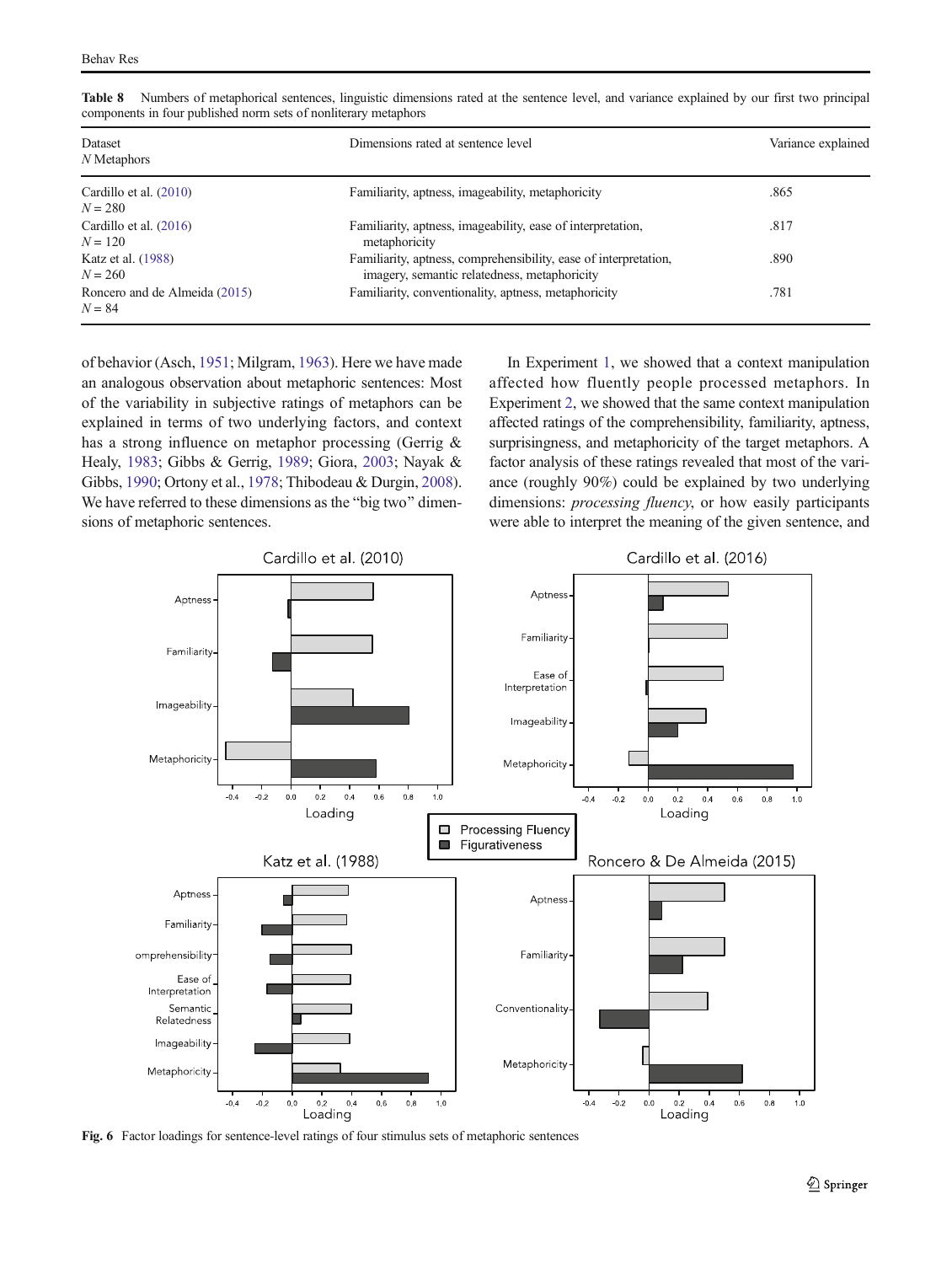figurativeness, or the nonliteralness of the interpretation. Processing fluency varied considerably as a function of context; figurativeness was fairly stable, in comparison.

Then we analyzed four large datasets of metaphoric sentences, in which groups of naive participants subjectively rated metaphors along a variety of psychological dimensions such as familiarity, aptness, and metaphoricity (Cardillo et al., [2010,](#page-12-0) [2016](#page-12-0); Katz et al., [1988;](#page-12-0) Roncero & de Almeida, [2015\)](#page-13-0). Exploratory factor analyses on each dataset revealed that most of the variability in the rated dimensions (roughly 80%) could be explained by our two underlying dimensions: processing fluency and figurativeness.

One important implication of these findings relates to the explanatory power of sentence-level ratings of metaphors for theories of metaphor comprehension. One goal of language researchers has been to identify a linguistic dimension that explains why some metaphors are easier to process than others. Aptness has been highlighted by researchers who argue that metaphors are processed as class inclusion statements (e.g., Chiappe et al., [2003](#page-12-0); Glucksberg & Haught, [2006](#page-12-0); Jones & Estes, [2006\)](#page-12-0). Familiarity has been the focus of researchers who argue that people process metaphors by comparison (e.g., Blank, [1988](#page-12-0); Bowdle & Gentner, [2005;](#page-12-0) Giora, [1997\)](#page-12-0). Although it very well may be the case that these dimensions can be measured and can explain, a priori, variability in metaphor processing fluency, our results suggest that operationalizing the constructs by gathering ratings from naive participants is problematic.

In contrast to how these ratings are typically used (i.e., as operationalizations of independent predictor variables), our work suggests that these dimensions may be more appropriately considered as indirect measures of processing fluency (Thibodeau & Durgin, [2011](#page-13-0)). When people are asked to rate sentences for abstract qualities like familiarity and aptness, they mistakenly report how easily they processed the sentence (Alter & Oppenheimer, [2009](#page-12-0); Jacoby, Allan, Collins, & Larwill, [1988](#page-12-0); Jacoby & Whitehouse, [1989;](#page-12-0) Kahneman, [2011](#page-12-0)). As a result, more careful treatment of subjective ratings data will be necessary in psycholinguistic research on metaphor processing.

Despite these concerns, subjective ratings data can still be useful for researchers interested in testing psycholinguistic theories of metaphor processing. First, there is value in using subjective ratings data as a dependent variable, as a measure of processing fluency. Experiment [2](#page-4-0) showed that ratings of metaphors were sensitive to a context manipulation in much the same way as a more controlled response time task (Exp. [1\)](#page-2-0). Thus, ratings tasks may complement response time and neural-imaging tasks as a tool for quantifying variability in metaphor-processing fluency. One advantage of using a ratings task for this purpose is that ratings data often require fewer resources to collect than response time or imaging data. Second, statistical procedures like principal components

analysis can be used to partial out the primary source of variance (processing fluency), leaving researchers with a more reliable measure of figurativeness. Such a measure can, for instance, be used to test mechanistic questions about the role of figurativeness in cognitive and neural theories of language processing.

Finally, it is important to note that not all work on metaphor processing relies on subjective ratings to quantify such dimensions as familiarity and aptness. For example, familiarity can be manipulated by exposing people to a series of related metaphors. People are faster to read a target sentence like "Education is a lantern" after hearing related metaphors like "An encyclopedia is a lantern" and "A mentor is a lantern" (Bowdle & Gentner, [2005\)](#page-12-0). This effect is not simply due to lexical priming: Exposing people to literal sentences that include the same term as the metaphor vehicle (lantern), as in "A camp light is a lantern," or metaphorical sentences that include the same metaphor vehicle but that instantiate a different meaning, such as "A flag is a lantern," do not facilitate comprehension of the target sentence "Education is lantern" (Thibodeau & Durgin, [2011](#page-13-0)). These studies show that familiarity, operationalized through an experimental manipulation, plays a role in metaphor processing.

In addition, with the development of large-scale language corpora and text analysis software, it may be possible to quantify dimensions like familiarity and aptness without relying on ratings from naive participants. Corpus analysis can be used to gauge how frequently metaphors appear in public discourse (e.g., Steen et al., [2010](#page-13-0)). Tools like latent semantic analysis (LSA; Landauer & Dumais, [1997](#page-13-0)) may be useful in developing a more objective metric of aptness. LSA conceptualizes semantic knowledge, and cross-domain similarity, in terms of geometric space, which can be used to measure a quality of metaphors that is consistent with early theoretical work on aptness (Kintsch, [2000](#page-13-0); Kintsch & Bowles, [2002;](#page-13-0) Tourangeau & Sternberg, [1981\)](#page-13-0).

In conclusion, two experiments and an analysis of existing stimulus sets raise questions about the construct validity of sentence-level ratings of metaphoric sentences. When naive participants are asked to judge metaphor aptness and familiarity, their ratings are contaminated by processing fluency. Subjective ratings of these dimensions, as a result, have limited value when they are treated as explanatory variables to test psychological theories about figurative-language processing. These data, however, do contain valuable information about how easily people can understand the sentences and about how metaphorical the sentences are—which can be reliably extracted using such data reduction techniques as exploratory factor analyses. We have called these factors the "big two" dimensions of metaphorical sentences. In addition, this work highlights an opportunity for researchers to develop new, more objective methods for operationalizing constructs like familiarity and aptness.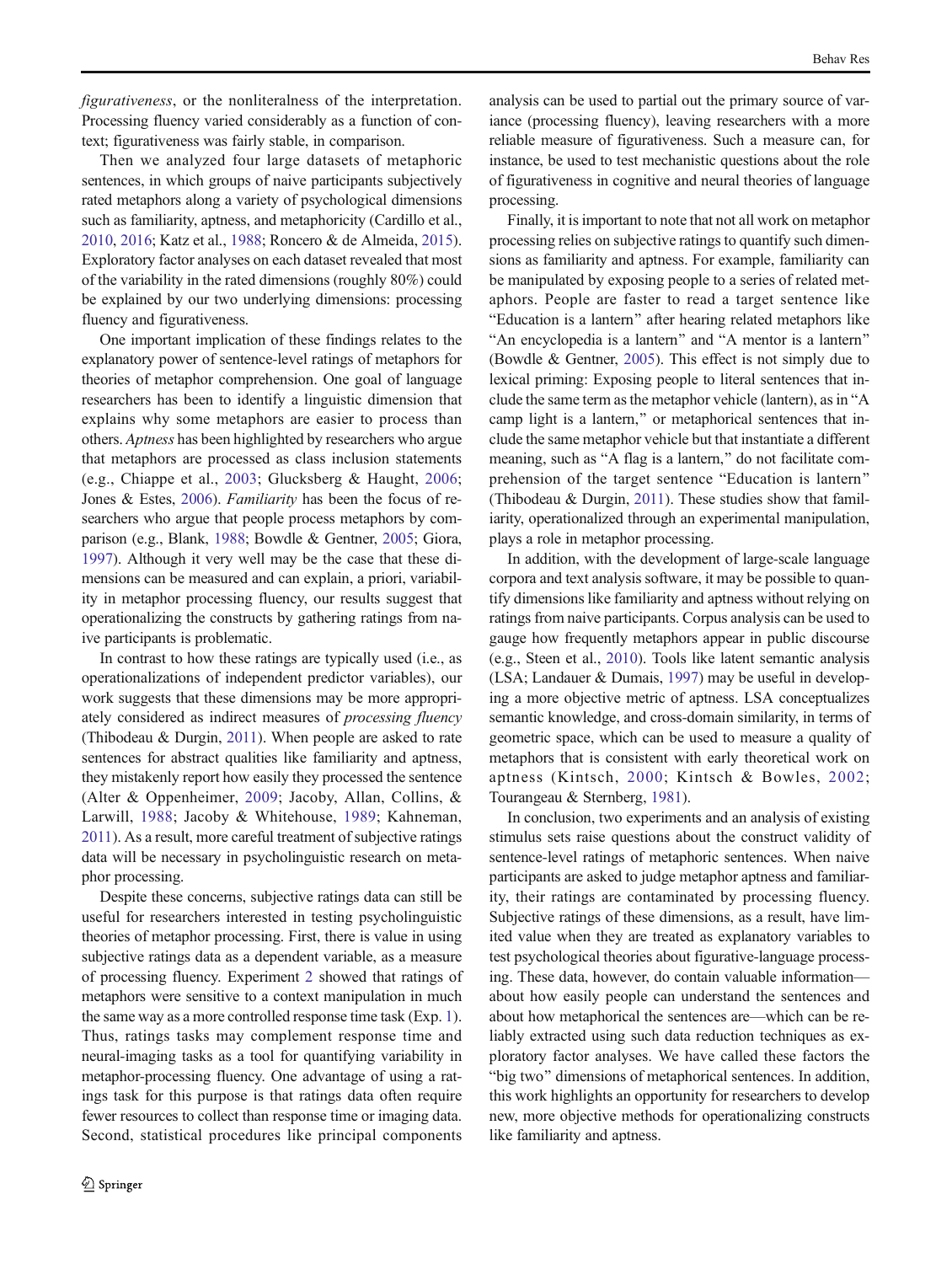## <span id="page-12-0"></span>References

- Alter, A. L., & Oppenheimer, D. M. (2009). Uniting the tribes of fluency to form a metacognitive nation. Personality and Social Psychology Review, 13, 219–235.
- Asch, S. E. (1951). Effects of group pressure upon the modification and distortion of judgments. In H. S. Guetzkow (Ed.), Groups, leadership, and men: Research in human relations (pp. 222–236). Pittsburgh, PA: Carnegie Press.
- Baayen, R. H., Davidson, D. J., & Bates, D. M. (2008). Mixed-effects modeling with crossed random effects for subjects and items. Journal of Memory and Language, 59, 390–412. doi:[10.1016/j.](http://dx.doi.org/10.1016/j.jml.2007.12.005) [jml.2007.12.005](http://dx.doi.org/10.1016/j.jml.2007.12.005)
- Bates, D., Maechler, M., Bolker, B., & Walker, S. (2014). lme4: Linear mixed-effects models using Eigen and S4 (R package version, 1.0- 7). Retrieved from cran.r-project.org/package=lme4
- Blank, G. D. (1988). Metaphors in the lexicon. Metaphor and Symbol, 3, 21–36.
- Blasko, D. G., & Connine, C. M. (1993). Effects of familiarity and aptness on metaphor processing. Journal of Experimental Psychology: Learning, Memory, and Cognition, 19, 295–308.
- Bohrn, I. C., Altmann, U., & Jacobs, A. M. (2012). Looking at the brains behind figurative language—A quantitative meta-analysis of neuroimaging studies on metaphor, idiom, and irony processing. Neuropsychologia, 50, 2669–2683.
- Bowdle, B. F., & Gentner, D. (2005). The career of metaphor. Psychological Review, 112, 193.
- Cardillo, E. R., Schmidt, G. L., Kranjec, A., & Chatterjee, A. (2010). Stimulus design is an obstacle course: 560 matched literal and metaphorical sentences for testing neural hypotheses about metaphor. Behavior Research Methods, 42, 651–664. doi[:10.3758/BRM.42.3.](http://dx.doi.org/10.3758/BRM.42.3.651) [651](http://dx.doi.org/10.3758/BRM.42.3.651)
- Cardillo, E. R., Watson, C. E., Schmidt, G. L., Kranjec, A., & Chatterjee, A. (2012). From novel to familiar: Tuning the brain for metaphors. NeuroImage, 59, 3212–3221.
- Cardillo, E. R., Watson, C., & Chatterjee, A. (2016). Stimulus needs are a moving target: 240 additional matched literal and metaphorical sentences for testing neural hypotheses about metaphor. Behavior Research Methods, 49, 471–483. doi[:10.3758/s13428-016-0717-1](http://dx.doi.org/10.3758/s13428-016-0717-1)
- Chettih, S., Durgin, F. H., & Grodner, D. J. (2012). Mixing metaphors in the cerebral hemispheres: What happens when careers collide? Journal of Experimental Psychology: Learning, Memory, and Cognition, 38, 295–311. doi[:10.1037/a0025862](http://dx.doi.org/10.1037/a0025862)
- Chiappe, D. L., & Kennedy, J. M. (1999). Aptness predicts preference for metaphors or similes, as well as recall bias. Psychonomic Bulletin & Review, 6, 668–676.
- Chiappe, D. L., Kennedy, J. M., & Chiappe, P. (2003). Aptness is more important than comprehensibility in preference for metaphors and similes. Poetics, 31, 51-68.
- Citron, F. M. M., & Goldberg, A. E. (2014). Metaphorical sentences are more emotionally engaging than their literal counterparts. Journal of Cognitive Neuroscience, 26, 2585–2595. doi:[10.1162/jocn\\_a\\_](http://dx.doi.org/10.1162/jocn_a_00654) [00654](http://dx.doi.org/10.1162/jocn_a_00654)
- Damerall, A. W., & Kellogg, R. T. (2016). Familiarity and aptness in metaphor comprehension. American Journal of Psychology, 129, 49–64.
- De Grauwe, S., Swain, A., Holcomb, P., Ditman, T., & Kuperberg, G. (2010). Electrophysiological insights into the processing of nominal metaphors. Neuropsychologia, 48, 1965–1984.
- Diaz, M. T., & Hogstrom, L. J. (2011). The influence of context on hemispheric recruitment during metaphor processing. Journal of Cognitive Neuroscience, 23, 3586–3597.
- Diaz, M. T., Barrett, K. T., & Hogstrom, L. J. (2011). The influence of sentence novelty and figurativeness on brain activity. Neuropsychologia, 49, 320–330.
- Digman, J. M., & Inouye, J. (1986). Further specification of the five robust factors of personality. Journal of Personality and Social Psychology, 50, 116–123.
- Dunteman, G. H. (1989). Principal components analysis (No. 69). Newbury Park, CA: Sage.
- Fiske, D. W. (1949). Consistency of the factorial structures of personality ratings from different sources. Journal of Abnormal and Social Psychology, 44, 329–344.
- Friedman, D., Simson, R., Ritter, W., & Rapin, I. (1975). Cortical evoked potentials elicited by real speech words and human sounds. Electroencephalography and Clinical Neurophysiology, 38, 13–19.
- Gentner, D., & Markman, A. B. (1997). Structure mapping in analogy and similarity. American Psychologist, 52, 45–56. doi[:10.1037/](http://dx.doi.org/10.1037/0003-066X.52.1.45) [0003-066X.52.1.45](http://dx.doi.org/10.1037/0003-066X.52.1.45)
- Gentner, D., & Wolff, P. (1997). Alignment in the processing of metaphor. Journal of Memory and Language, 37, 331–355.
- Gerrig, R., & Healy, A. (1983). Dual processes in metaphor understanding: Comprehension and appreciation. Journal of Experimental Psychology: Learning, Memory, and Cognition, 9, 667–675. doi: [10.1037/0278-7393.9.4.667](http://dx.doi.org/10.1037/0278-7393.9.4.667)
- Gibbs, R. W. (2011). Evaluating conceptual metaphor theory. Discourse Processes, 48, 529–562.
- Gibbs, R. W., Jr., & Gerrig, R. J. (1989). How context makes metaphor comprehension seem "special". Metaphor and Symbol, 4, 145–158.
- Giora, R. (1997). Understanding figurative and literal language: The graded salience hypothesis. Cognitive Linguistics, 8, 183–206.
- Giora, R. (1999). On the priority of salient meanings: Studies of literal and figurative language. Journal of Pragmatics, 31, 919–929.
- Giora, R. (2003). On our mind: Salience, context, and figurative language. Oxford, UK: Oxford University Press.
- Giora, R. (2007). Is metaphor special? Brain and Language, 100, 111– 114.
- Glucksberg, S., & Haught, C. (2006). Can Florida become like the next Florida? When metaphoric comparisons fail. Psychological Science, 17, 935–938.
- Glucksberg, S., & Keysar, B. (1990). Understanding metaphorical comparisons: Beyond similarity. Psychological Review, 97, 3–18. doi: [10.1037/0033-295X.97.1.3](http://dx.doi.org/10.1037/0033-295X.97.1.3)
- Henson, R. K., & Roberts, J. K. (2006). Use of exploratory factor analysis in published research common errors and some comment on improved practice. Educational and Psychological Measurement, 66, 393–416.
- Jacoby, L. L., & Whitehouse, K. (1989). An illusion of memory: False recognition influenced by unconscious perception. Journal of Experimental Psychology: General, 118, 126–135. doi[:10.1037/](http://dx.doi.org/10.1037/0096-3445.118.2.126) [0096-3445.118.2.126](http://dx.doi.org/10.1037/0096-3445.118.2.126)
- Jacoby, L. L., Allan, L. G., Collins, J. C., & Larwill, L. K. (1988). Memory influences subjective experience: Noise judgments. Journal of Experimental Psychology: Learning, Memory, and Cognition, 14, 240–247. doi:[10.1037/0278-7393.14.2.240](http://dx.doi.org/10.1037/0278-7393.14.2.240)
- Jones, L. L., & Estes, Z. (2005). Metaphor comprehension as attributive categorization. Journal of Memory and Language, 53, 110–124.
- Jones, L. L., & Estes, Z. (2006). Roosters, robins, and alarm clocks: Aptness and conventionality in metaphor comprehension. Journal of Memory and Language, 55, 18–32. doi[:10.1016/j.jml.2006.02.004](http://dx.doi.org/10.1016/j.jml.2006.02.004)
- Kacinik, N. A., & Chiarello, C. (2007). Understanding metaphors: Is the right hemisphere uniquely involved? Brain and Language, 100, 188–207.
- Kahneman, D. (2011). Thinking, fast and slow. London, UK: Macmillan.
- Katz, A. N., Paivio, A., Marschark, M., & Clark, J. M. (1988). Norms for 204 literary and 260 nonliterary metaphors on 10 psychological dimensions. Metaphor and Symbol, 3, 191–214. doi[:10.1207/](http://dx.doi.org/10.1207/s15327868ms0304_1) [s15327868ms0304\\_1](http://dx.doi.org/10.1207/s15327868ms0304_1)
- Keysar, B., Shen, Y., Glucksberg, S., & Horton, W. S. (2000). Conventional language: How metaphorical is it? Journal of Memory and Language, 43, 576–593.